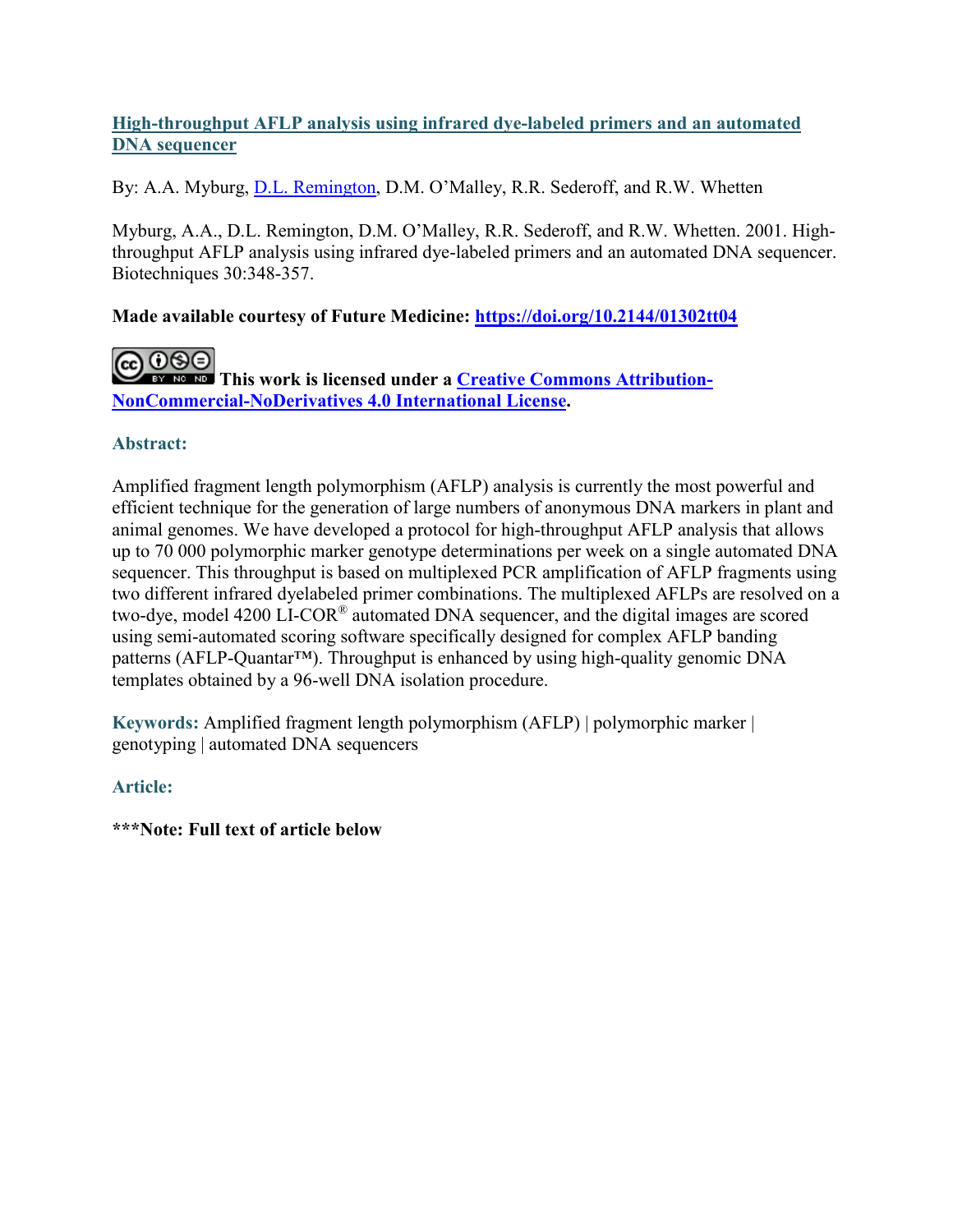### *Research Report* **High-Throughput AFLP Analysis Using Infrared Dye-Labeled Primers and an Automated DNA Sequencer**

*BioTechniques 30:348-357 (February 2001)*

**A.A. Myburg, D.L. Remington, D.M. O'Malley, R.R. Sederoff, and R.W. Whetten** North Carolina State University, Raleigh, NC, USA

#### **ABSTRACT**

*Amplified fragment length polymorphism (AFLP) analysis is currently the most powerful and efficient technique for the generation of large numbers of anonymous DNA markers in plant and animal genomes. We have developed a protocol for highthroughput AFLP analysis that allows up to 70 000 polymorphic marker genotype determinations per week on a single automated DNA sequencer. This throughput is based on multiplexed PCR amplification of AFLP fragments using two different infrared dyelabeled primer combinations. The multiplexed AFLPs are resolved on a two-dye, model 4200 LI-COR automated DNA sequencer, and the digital images are scored using semi-automated scoring software specifically designed for complex AFLP banding patterns (AFLP-Quantar). Throughput is enhanced by using highquality genomic DNA templates obtained by a 96-well DNA isolation procedure.*

#### **INTRODUCTION**

The amplified fragment length polymorphism (AFLP) marker system (28,30) has the highest multiplex ratio of all PCR-based marker systems. More than 100 restriction fragments can be amplified simultaneously (25). The high multiplex ratio of AFLP analysis makes it the most efficient method for generating large numbers of anonymous DNA markers for use in genetic linkage and diversity studies. The efficiency and relatively low cost of AFLP analysis have enabled de novo genetic map construction in many species (5,9,19,20, 24,27), saturation of existing linkage maps (6,10,18,23,29), and high-resolution mapping of genomic regions of interest (3,4,8,11,22,26). In addition, the marker system has provided a fast, lowcost approach for studying genetic diversity (7,12,21) and obtaining molecular phylogenies (1,14,15,17).

Until recently, the potential throughput of AFLP analysis has been limited by the requirements of autoradiography and by inadequate gel analysis and scoring software. Fluorescent detection of AFLP fragments on gel scanners (12) alleviated the requirement for autoradiography but was still limited in the number of samples that could be resolved per gel run. Recently, it was demonstrated that automated DNA sequencers could be used to simultaneously collect images of multi-mixed or multiplexed AFLP fragments labeled with different fluorescent dyes. This approach made it possible to resolve more than one sample per lane and to increase the throughput of AFLP analysis several fold (2,13,16,25).

We have developed a modified AFLP protocol based on infrared detection of AFLP fragments on automated DNA sequencers as an alternative to autoradiography or fluorescent detection (24). Here, we describe several modifications to the original AFLP protocol (28) that collectively allow an average throughput of up to 14 000 polymorphic marker genotype determinations per gel.

#### **MATERIALS AND METHODS**

#### **Plant Materials**

Fresh leaf samples were collected from seedling trees of two interspecific backcross families of a hybrid of *Eucalyptus grandis* and *E. globulus*. All plant materials were collected and shipped to North Carolina State University by Shell Renewables, Paysandú, Uruguay.

#### **96-Well DNA Isolation**

Genomic DNA was extracted from leaves of *Eucalyptus* seedlings stored at 4°C for no longer than two weeks after collection. Approximately 50 mg leaf discs were homogenized to a fine paste in 2-mL screwcap tubes containing 600 µL buffer AP1 of the DNeasy 96 Plant kit (Qiagen, Valencia, CA, USA) and lysing matrix 2 (1/4-inch sphere and  $1/4$ -inch cylinder) of the FastDNA® Kit (QBiogene, Carlsbad, CA, USA). Twelve samples were homogenized at a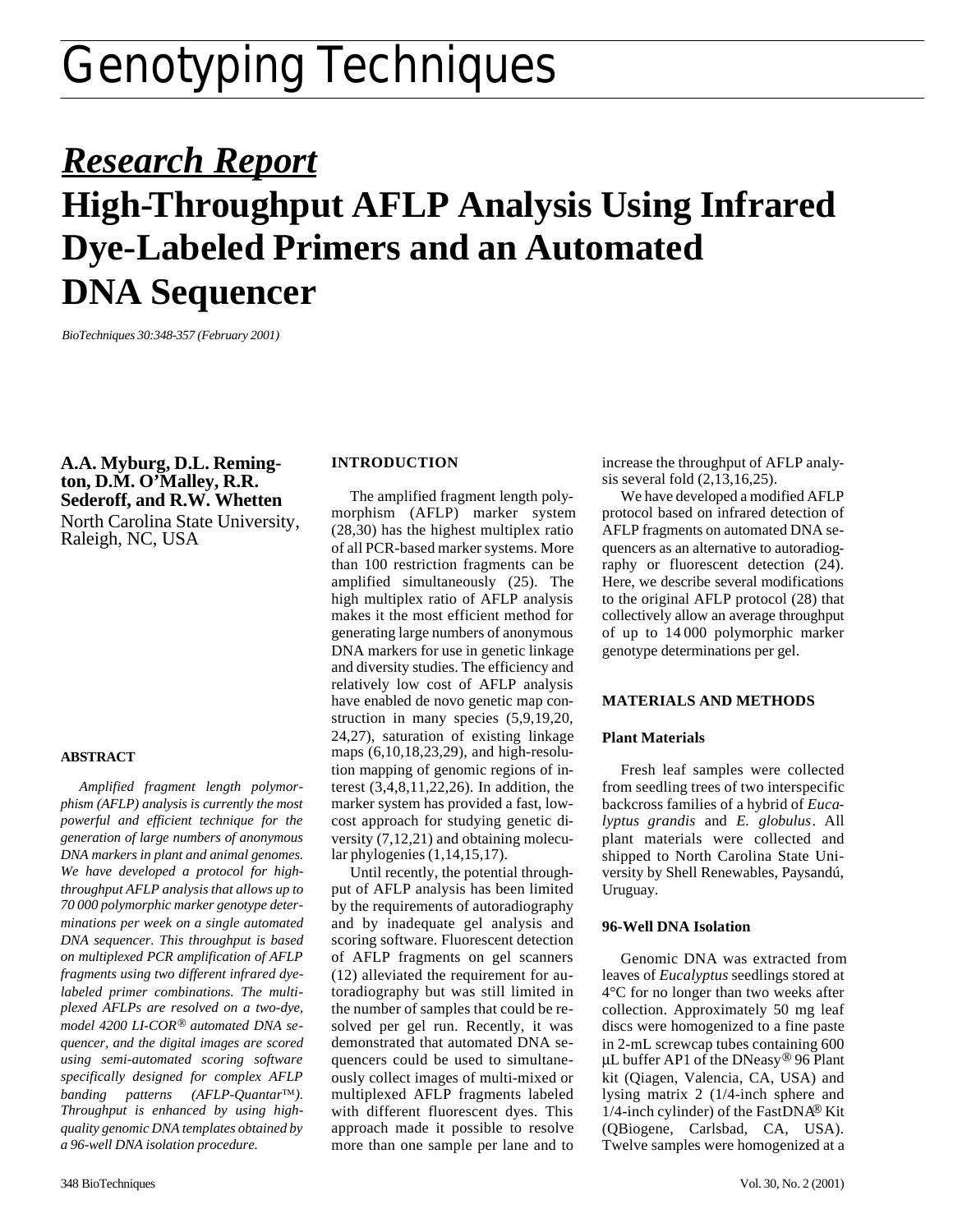| <b>Multiplex</b><br>group | <b>IRDye</b><br>label | EcoRI primer <sup>a</sup><br>selective<br>nucleotides | Msel primerb<br>selective<br>nucleotides | No. of<br>fragments<br>scored <sup>c</sup> | Total no. of<br>fragments on<br>gel image |
|---------------------------|-----------------------|-------------------------------------------------------|------------------------------------------|--------------------------------------------|-------------------------------------------|
| A                         | 700                   | <b>ACA</b>                                            | <b>CCA</b>                               | 49                                         | 74                                        |
| A                         | 800                   | ACG                                                   | <b>CCA</b>                               | 33                                         | 52                                        |
| B                         | 700                   | <b>ACA</b>                                            | <b>CCA</b>                               | 47                                         | 90                                        |
| B                         | 800                   | ACC                                                   | <b>CCA</b>                               | 30                                         | 61                                        |
| $\mathsf C$               | 700                   | ATT                                                   | <b>CCA</b>                               |                                            | ÷.                                        |
| C                         | 800                   | ACC                                                   | <b>CCA</b>                               | 31                                         | 53                                        |
| D                         | 700                   | <b>ACT</b>                                            | <b>CCA</b>                               | 34                                         | 81                                        |
| D                         | 800                   | <b>ATC</b>                                            | <b>CCA</b>                               | 44                                         | 107                                       |
| E                         | 700                   | <b>ACT</b>                                            | <b>CCA</b>                               | 36                                         | 78                                        |
| E                         | 800                   | <b>ATG</b>                                            | <b>CCA</b>                               | 52                                         | 100                                       |
| F                         | 700                   | ATT                                                   | <b>CCA</b>                               | 39                                         | 109                                       |
| F                         | 800                   | <b>ATC</b>                                            | <b>CCA</b>                               | 51                                         | 107                                       |
| G                         | 700                   | <b>ACA</b>                                            | ccc                                      | 42                                         | 69                                        |
| G                         | 800                   | AAC                                                   | ccc                                      | 32                                         | 55                                        |
| H                         | 700                   | AGC                                                   | CCG                                      | 24                                         | 68                                        |
| H                         | 800                   | AAA                                                   | CCG                                      | 36                                         | 70                                        |
|                           | 700                   | ATT                                                   | CCT                                      | 30                                         | 91                                        |
|                           | 800                   | AAC                                                   | <b>CCT</b>                               | 34                                         | 68                                        |
| J                         | 700                   | ATT                                                   | CCT                                      | 53                                         | 96                                        |
| J                         | 800                   | AAG                                                   | CCT                                      | 50                                         | 104                                       |
| Κ                         | 700                   | <b>ACA</b>                                            | CCT                                      | 25                                         | 61                                        |
| Κ                         | 800                   | AAG                                                   | <b>CCT</b>                               | 38                                         | 89                                        |
| L                         | 700                   | <b>ACA</b>                                            | CGG                                      | 15                                         | 31                                        |
| L                         | 800                   | AAG                                                   | CGG                                      | 20                                         | 46                                        |
|                           |                       |                                                       | $average =$                              | 37                                         | 76                                        |

#### **Table 1. Muliplexed AFLP Primer Combinations Tested in** *Eucalyptus*

<sup>a</sup>The *Eco*RI adapter primer sequence without selective nucleotides was 5′-GACTGCGTACCAATTC-3′

<sup>b</sup>The *Mse*I adapter primer sequence without selective nucleotides was 5′-GATGAGTCCTGAGTAA-3′

cOnly polymorphic fragments that followed expected inheritance patterns and amplified reliably were scored (an average of 48.0% of the total number of fragments per gel image were scored).

time for 45 s in a FastPrep $\circledR$  FP120 Instrument (QBiogene) set at 4.5 m/s. The rest of the extraction procedure was performed in 96-well format using the DNeasy 96 Plant kit, as prescribed by the manufacturer. Genomic DNA was eluted into 1-mL collection microtube racks in 200 µL  $(2 \times 100 \,\text{\upmu L})$  buffer AE (preheated to 70°C). This modified 96 well DNA extraction procedure allowed isolation of genomic DNA from 192 leaf samples in less than 6 h.

#### **Multiplexed AFLP Procedure**

Restriction, ligation, and preamplification reactions were performed essentially as described in the original AFLP protocol of Vos et al. (28), with modifications described elsewhere (20,24). Preamplification reactions were performed with standard *Eco*RI (E+A) and *Mse*I (M+C) adapter primers (28). The following thermocycling profile was used for selective preamplification: 28

cycles of denaturation for 15 s at 94°C, annealing for 30 s at 60°C, and extension for 1 min at 72°C with a 1 s/cycle increase in the extension time. A final extension step of 2 min was performed at the end of the cycling program. The preamplification products were diluted 40-fold with low TE (10 mM Tris-HCl, pH 8.0, 0.1 mM EDTA).

The primer combinations used for final selective amplification were taken from a list of 24 primer combinations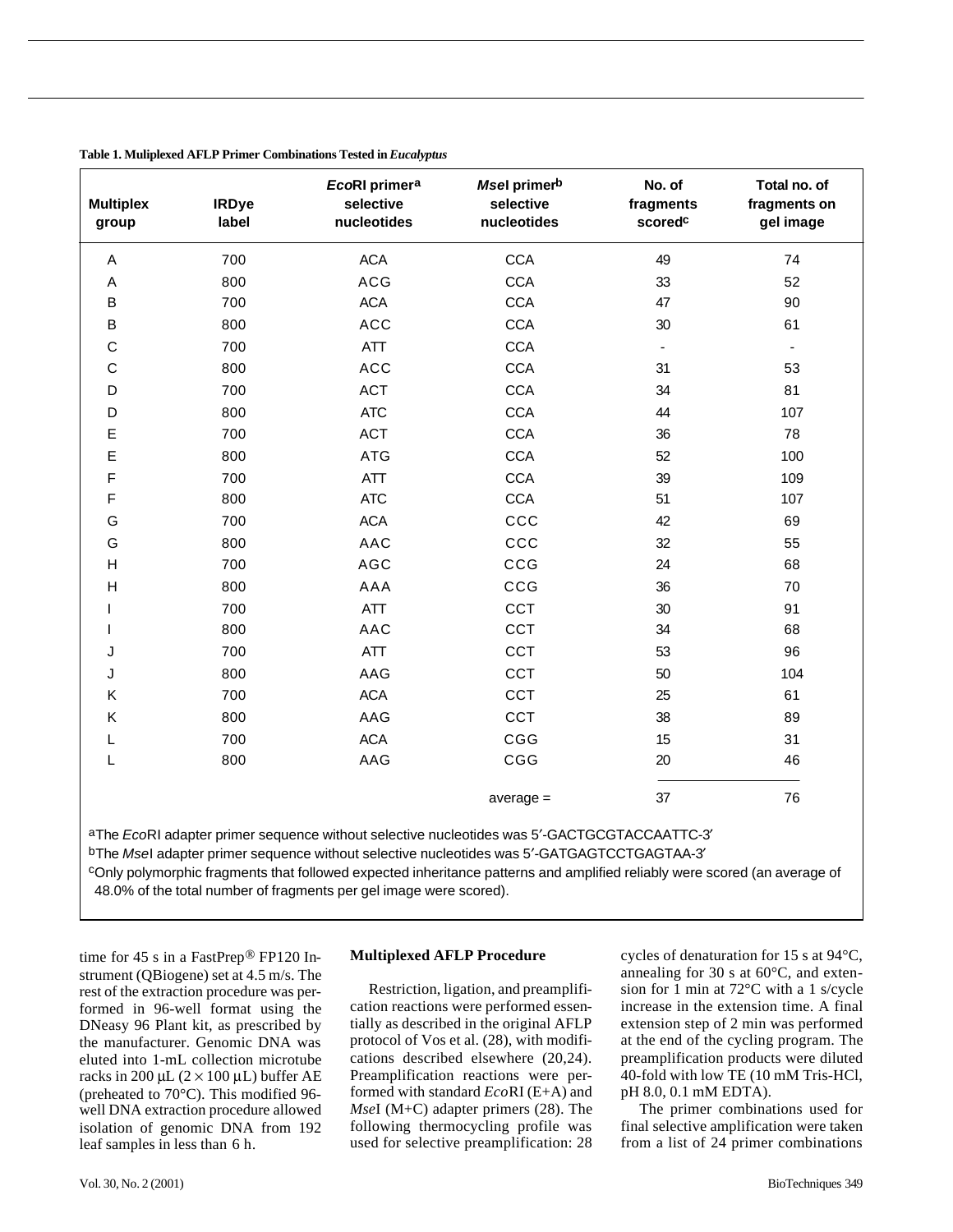previously selected by primer screening and used for linkage mapping in *Eucalyptus* (20). Twelve multiplex groups (two *Eco*RI primers and one *Mse*I primer each) were tested in two full-sib families of *Eucalyptus* trees (Table 1). Primer combinations that could not be multiplexed (unique *Eco*RI/*Mse*I combinations) were used in single-dye reactions and multi-loaded during gel electrophoresis (see below). Standard *Eco*RI and *Mse*I adapter primers with three selective nucleotides (i.e., E+ANN and M+CNN) were used for final selective amplification (Table 1). *Eco*RI primers were labeled with infrared dye IRDye™ 700 or IRDye™ 800 (LI-COR, Lincoln, NE, USA).

Multiplexed, selective amplifications were performed in 10-µL reaction volumes containing 3 µL diluted preamplification products, 2.5 ng IRDye 700-labeled *Eco*RI primer, 3.2 ng IRDye 800-labeled *Eco*RI primer, 30 ng *Mse*I primer, 10 mM Tris-HCl, pH 8.3, 50 mM KCl, 2.0 mM  $MgCl_2$ , 0.2 mM each dNTP, and 0.6 U *Taq* DNA polymerase (Roche Molecular Biochemicals, Indianapolis, IN, USA). Single-dye reactions were performed exactly as above but with only one IRDye-labeled *Eco*RI primer and 15 ng *Mse*I primer. PCR conditions were as follows: 13 cycles of 10 s at  $94^{\circ}$ C, 30 s at 65°C (reduced 0.7°C per cycle), and 1 min at 72°C, followed by 23 cycles of 10 s at 94°C, 30 s at 56°C, and 1 min (extended 1 s per cycle) at 72°C. All PCRs were performed in PTC-100<sup>TM</sup> thermal cyclers with heated lids (MJ Research, Waltham, MA, USA).

#### **Electrophoresis and Detection of AFLP Fragments**

AFLP fragments were resolved in 25-cm gels (0.25 mm spacer thickness) containing 8% Long Ranger<sup>™</sup> polyacrylamide gel solution (BMA, Rockland, ME, USA), 7.0 M urea and 0.8× TBE (71.2 mM Tris, 71.2 mM boric acid, and 1.6 mM EDTA). Final AFLP reaction products were dried under vacuum and resuspended thoroughly with one volume of loading buffer (95% deionized formamide, 20 mM EDTA, pH 8.0, and 1 mg/mL bromophenol blue), denatured for 3 min at 90°C and then transferred to ice before loading.

Disposable, 96-well KBPlus paper combs (LI-COR) were used for gel loading. Sample loading volume was set to between 0.6 and 0.8 µL, depending on the band intensity produced by the specific primer combination. For singledye reactions, IRDye 800-labeled AFLP products were loaded and run into the gel for 5 min before loading IRDye 700 labeled products. At least one lane per gel loading was loaded with 50–700 bp sizing standard (LI-COR) labeled with the corresponding IRDye.

Electrophoresis and detection were performed on a two-dye, model 4200 LI-COR<sup>®</sup> automated DNA sequencer. Run parameters were as follows: 1500 V, 35 mA, 42 W, 48°C, signal channel 3, and motor speed 3. A total of eight frames of image were collected per gel loading with the pixel depth set to 16-bit. Approximately 3.5 h after the first loading, electrophoresis and image collection were stopped, and a second set of samples was loaded using the same gel and 96-well comb used for the first loading.

#### **Scoring of Digital AFLP Gel Images**

Digital AFLP gel images were scored to obtain binary (band presence/absence) data using the AFLP-Quantar<sup> $TM$ </sup> software program (version 1.05; KeyGene products B.V., Wageningen, The Netherlands). Lane definition and band sizing were performed as described in the user manual. The minimum band ratio for scoring a "+" (band present) was set to 0.22, and the minimum band ratio for scoring a "?" (unsure/missing data) was set to 0.18. All lane positions with intensity ratios of less than 0.18 of the maximum band intensity (set to 1.0) within the particular size class were automatically scored as "-" by the software. Semi-automated scoring was performed by manually clicking on polymorphic fragments present in either of the two parents (included in lanes 1 and 2 of each image). Subsequent images with AFLP lanes produced with the same primer combination were automatically scored using



**Figure 1. Outline of multiplexed AFLP analysis using infrared dye-labeled primers.**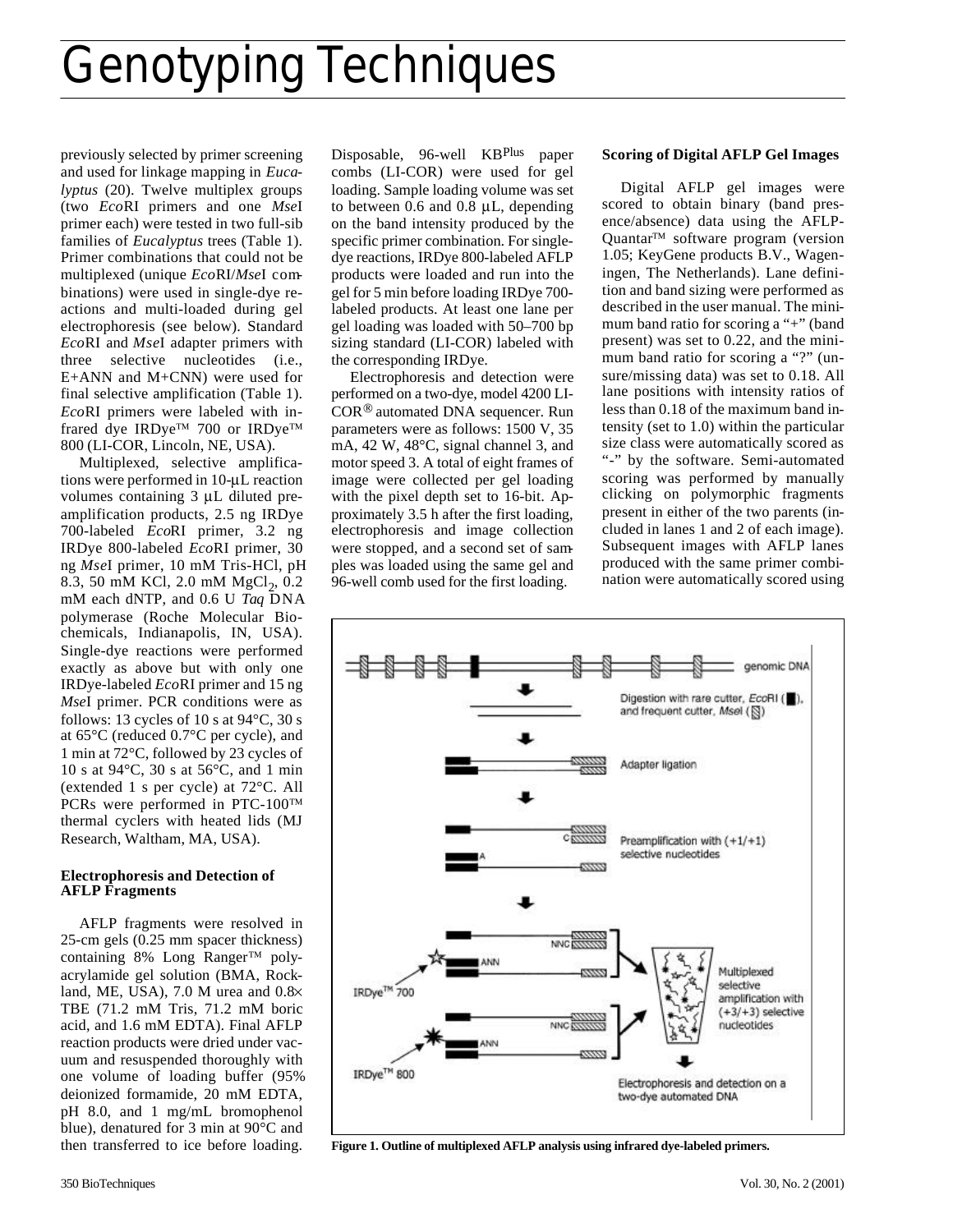#### **Table 2. Reproducibility of Semi-Automated Scoring Using AFLP-Quantar**

| <b>Reproducibility</b>                                                                                                                               | <b>Totala</b> | <b>Percentageb</b> |
|------------------------------------------------------------------------------------------------------------------------------------------------------|---------------|--------------------|
| Number of identical marker genotype determinations (++ or --)                                                                                        | 5579          | 97.28              |
| Number of bands scored absent in first and present in second repeat                                                                                  | 22            | 0.38               |
| Number of bands scored present in first and absent in second repeat                                                                                  | 44            | 0.77               |
| Total number of non-reproducible data points                                                                                                         | 66            | 1.15               |
| Number of marker determinations (scored either $+$ or $-$ ) in both repeats                                                                          | 5645          | 98.43              |
| Unsure/missing data                                                                                                                                  | Total         | Percentage         |
| Number of marker determinations (scored either + or -) in both repeats                                                                               | 5645          | 98.43              |
| Number scored "?" (unsure) in both repeats                                                                                                           | 6             | 0.10               |
| Number scored present (+) in one and unsure (?) in other repeat                                                                                      | 37            | 0.65               |
| Number scored absent (-) in one and unsure (?) in other repeat                                                                                       | 47            | 0.82               |
| Total number of unsure (?) data points in either repeat                                                                                              | 90            | 1.57               |
| Total number of AFLP marker genotype determinations evaluated                                                                                        | 5735          | 100                |
| a A total of 185 AFLP lanes across two images were each scored twice for the same 31 polymorphic AFLP fragments using<br>the same scoring procedure. |               |                    |

bAll percentages are calculated as fractions of the total number of AFLP marker genotypes evaluated (5735).

the CopyScore command of AFLP-Quantar. All the software-assigned scores were reevaluated using the Zoom Window function of AFLP-Quantar. Band size, presence and absence data, and lane names were exported directly to a spreadsheet program and reformatted for use in mapping software. Two 96-well gel images were each scored twice by independently repeating the whole scoring procedure in AFLP-Quantar. These results (Table 2) were used to establish the reproducibility of semi-automated band scoring using AFLP-Quantar.

#### **RESULTS AND DISCUSSION**

There are three main requirements for a high-throughput AFLP genotyping system: (*i*) a high-throughput DNA extraction procedure that produces high-quality DNA suitable for the restriction and ligation steps of AFLP analysis, (*ii*) a robust, high-throughput amplification and fragment analysis system, and (*iii*) accurate, automated scoring software. The development of this high-throughput genotyping protocol relied heavily on meeting these requirements with the best combination of technologies available.

#### **96-Well DNA Isolation**

The high-throughput DNA isolation procedure yielded consistent amounts (between 5 and 10  $\mu$ g) of high-quality DNA. The high quality of the DNA samples significantly reduced the observed failure rate (to less than 2%) during the restriction and ligation steps of AFLP analysis. This increased the overall throughput of the genotyping protocol by reducing the need to re-array or fill in failed samples. Most DNA samples were kept in the same 96-well order through DNA isolation, AFLP analysis, and gel electrophoresis. This made sample tracking and record keeping easier and less prone to error.

#### **Multiplexed AFLPs Using Infrared Dye Detection on Automated Sequencers**

The detection of AFLP fragments using infrared technology offers several advantages over conventional detection using autoradiography. In particular, the use of radioactivity is eliminated, and gel images are available for analysis immediately after gel electrophoresis. Our multiplexed, selective amplification procedure (Figure 1) was designed to complement the two-dye detection capability of LI-COR automated sequencers. The ability to collect gel images in two channels and to load gels twice allowed us to resolve and capture 384 lanes of AFLPs on a single 25-cm acrylamide gel (Figure 2).

One primer combination, E+ATT/ M+CCA, did not produce scorable banding patterns when multiplexed with E+ACC/M+CCA (Table 1, multiplex group C) but did produce reliable results when multiplexed with E+ATC/ M+CCA (multiplex group F). The apparent competition effect between E+ATT and E+ACC may be due to differences in the melting temperature  $(T_m)$  of the selective nucleotides, which offers a selective advantage to the E+ACC primer during the "touch down" phase of the PCR program. This suggests that multiplex pairs should be chosen on the basis of similar predicted  $T<sub>m</sub>$  of the labeled primers.

Banding patterns resulting from multiplexed amplification were identical to those obtained with single-dye reactions, except for a very infrequent occurrence of additional fragments observed in multiplexed reactions (results not shown). These bands may result from *Eco*RI-800/*Eco*RI-700 amplification, although these events are expected to occur at a very low frequency.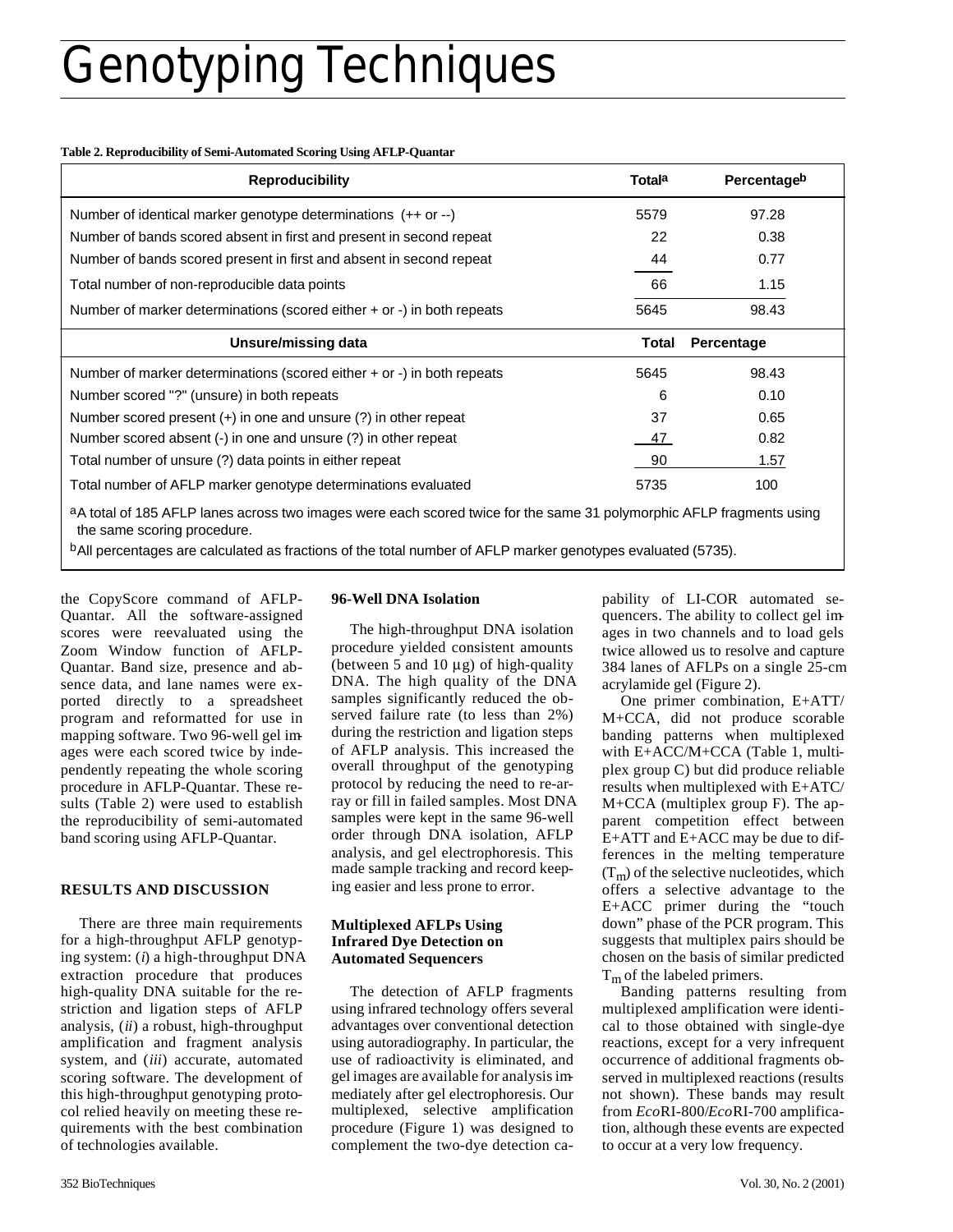To test the reproducibility of the AFLP banding patterns, two independent DNA samples were obtained from each of two *Eucalyptus* trees. These DNA samples were analyzed independently using the protocol described above. The final amplification products of the repeats were loaded side by side and resolved on a LI-COR automated sequencer. The resulting banding patterns (Figure 3) were analyzed to determine the proportion of reproducible AFLP bands. Of a total of 1465 AFLP bands evaluated, 1452 (99.11%) were identical between the two repeats of each genotype, while 13 (0.89%) were present in only one of the two repeats.

The primer combinations used to construct the multiplex groups given in Table 1 were restricted to a previously published set of primer combinations for *Eucalyptus* (20). A much larger number of multiplex groups is possible when considering all E+ANN/M+CNN combinations.

#### **Semi-Automated Scoring of AFLP Images**

Infrared detection of labeled AFLP fragments on LI-COR automated sequencers produced clear, discrete banding patterns (Figure 4) that were suitable for semi-automated scoring using dedicated scoring software. AFLP-Quantar is the first commercially available software package specifically developed for the analysis and scoring of complex AFLP banding patterns. In our experience, lane definition, band sizing, and semi-automated scoring of 96 well images (approximately 3500 marker genotype determinations each) could be completed within 20 min using AFLP-Quantar. However, an additional 20 min per gel image was required to reevaluate all the software-assigned scores.

The reproducibility of semi-automated scoring was high. More than 97% of marker genotype determinations were identical in two repeats (Table 2). The percentage of non-reproducible marker genotype determinations (1.15%) provides an upper boundary for the true error rate of scoring because some proportion of these scores is expected to be correct. The rest of the non-reproducible marker genotypes represent a low amount of missing (unsure) data (less than 1.0% within each repeat) and is not expected to significantly reduce the accuracy of the mapping data.

Large mapping or genotyping projects often require the analysis of AFLP banding patterns across several gel images. This process can be time consuming and prone to error because of gel-togel variation in band migration. The

CopyScore command of AFLP-Quantar increased throughput and accuracy of scoring by allowing automatic scoring of the same set of markers on all subsequent images of the same primer-enzyme combination. This was achieved by visually aligning link lanes (identical samples) run on all the gels of the same primer-enzyme combination. This procedure reduced analysis time to less



**Figure 2. LI-COR TIFF images containing 384 lanes of AFLP fragments resolved on a single 25 cm acrylamide gel.** The gel images were collected in the IRDye 700 (top) and IRDye 800 (bottom) channels of a two-dye, model 4200 LI-COR automated sequencer. The AFLP fragments were the products of multiplexed final amplification reactions containing *Eco*RI-adapter primers E+ACA (IRDye 700) and E+ACG (IRDye 800) and *Mse*I-adapter primer M+CCA. Gel images on the left were collected after the first loading. Gel images on the right were collected after the second loading.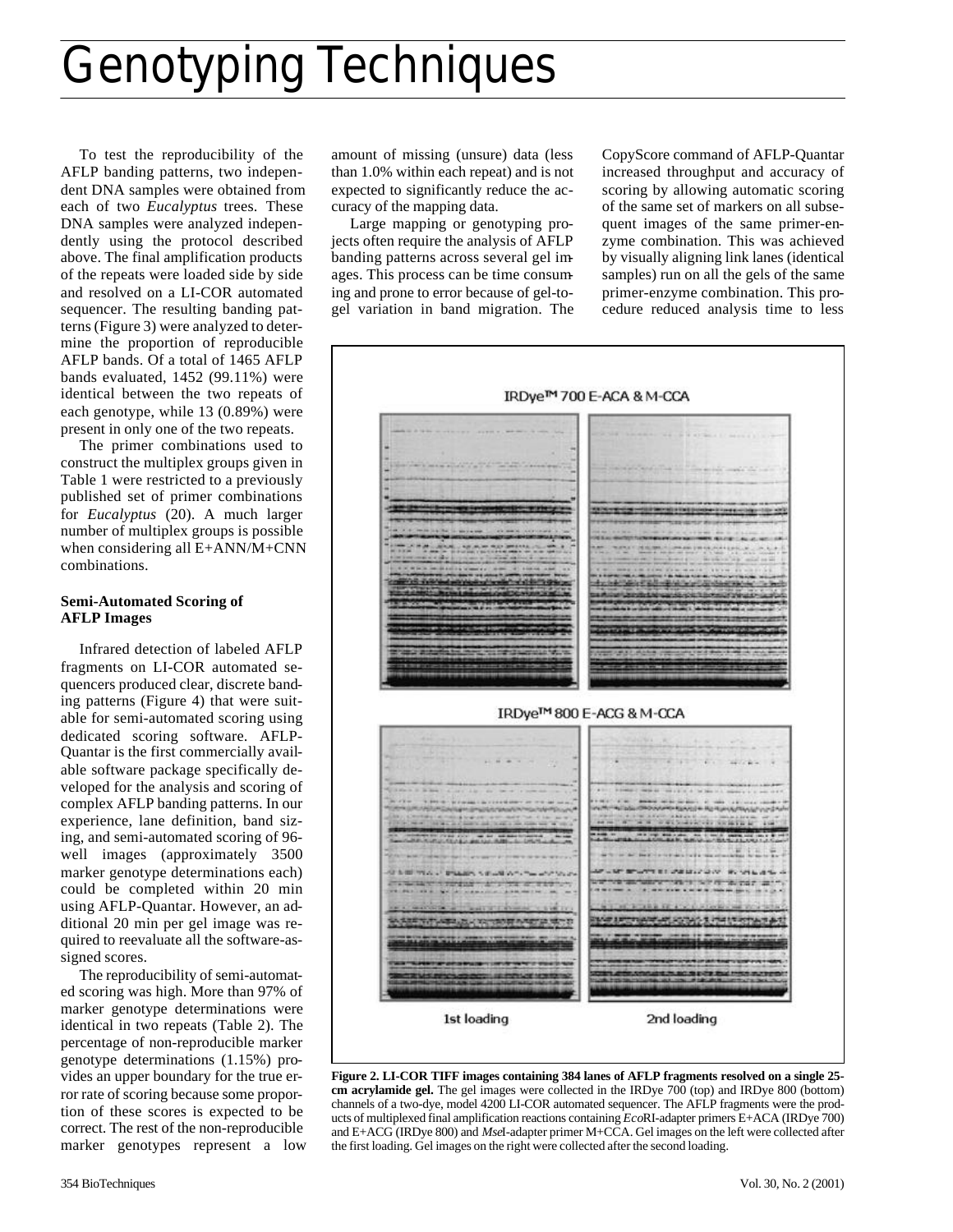

**Figure 3. Reproducibility of AFLP profiles produced with infrared dye-labeled selective primers.** Section of a gel image (IRDye 800 channel) containing AFLP profiles obtained with four primer combinations. Each pair of lanes contains two independent repeats of the same *Eucalyptus* genotype (samples were analyzed independently from DNA extraction through final selective amplification). Two genotypes were tested with each primer combination. Solid arrowheads indicate differences between the two repeats.

than 15 min per 96-well image (not including reevaluation and editing).

#### **AFLP Marker Throughput Achieved**

An average of 76 AFLP fragments were detected per lane, of which 37 (48%) were polymorphic (Table 1). Therefore, the average throughput achieved was 29 184 marker genotype determinations per gel (76 fragments per lane  $\times$  96 lanes per image  $\times$  4 images per gel), of which 14208 were polymorphic. The average run time for two loadings on a single 25-cm gel was 7 h. Allowing for one gel (two loadings) per day, a total of approximately 146 000 marker genotypes (70 000 polymorphic marker genotypes) can be evaluated in a five-day week using this protocol. The same throughput can be maintained with single-dye reactions that are multiloaded, although this approach requires twice the number of PCRs.

We have therefore succeeded in doubling the multiplex ratio of AFLP analysis and quadrupling the throughput of the marker system, while significantly reducing the cost per marker genotype determination. This throughput, in terms of total number of fragments analyzed per gel, should be applicable to most other species. The total number of AFLP fragments per lane will depend on the genome size and on

the number and composition of selective nucleotides used. The number of polymorphic fragments per lane, however, will depend on the genetic diversity among the parents of mapping populations or samples analyzed.

#### **ACKNOWLEDGMENTS**

The plant materials mentioned in this paper were kindly made available by Rod Griffin (Shell Forestry, West Malling, UK) and managed by Pablo Santini (Shell Renewables, Paysandú, Uruguay). The authors wish to thank Derek Harkins (North Carolina State University) and John Nahory (Qiagen) for the development and optimization of the modified 96-well DNA extraction procedure, Jeff Harford (LI-COR) for technical assistance with AFLP analysis on LI-COR automated sequencers, and Dian Pouwels and Jerina Pot (KeyGene products B.V.) for helpful suggestions on scoring LI-COR gel images with AFLP-Quantar. The research was funded by National Institutes of Health grant no. 45344-06 and by the North Carolina State University Forest Biotechnology Industrial Associates Consortium. Alexander Myburg was funded by the Fulbright Program and by the National Research Foundation of South Africa. David Remington received funding from the USDA Na-

**Figure 4. Section of a 96-well LI-COR TIFF image showing details of AFLP fragments in the range of 200–350 bp.** The first two lanes contain AFLP fragments of the parents of a full-sib family of *Eucalyptus*trees. The other 94 lanes contain AFLP products of their full-sib progeny. The two outside lanes on each side contain IRDye 800-labeled molecular weight marker (LI-COR).